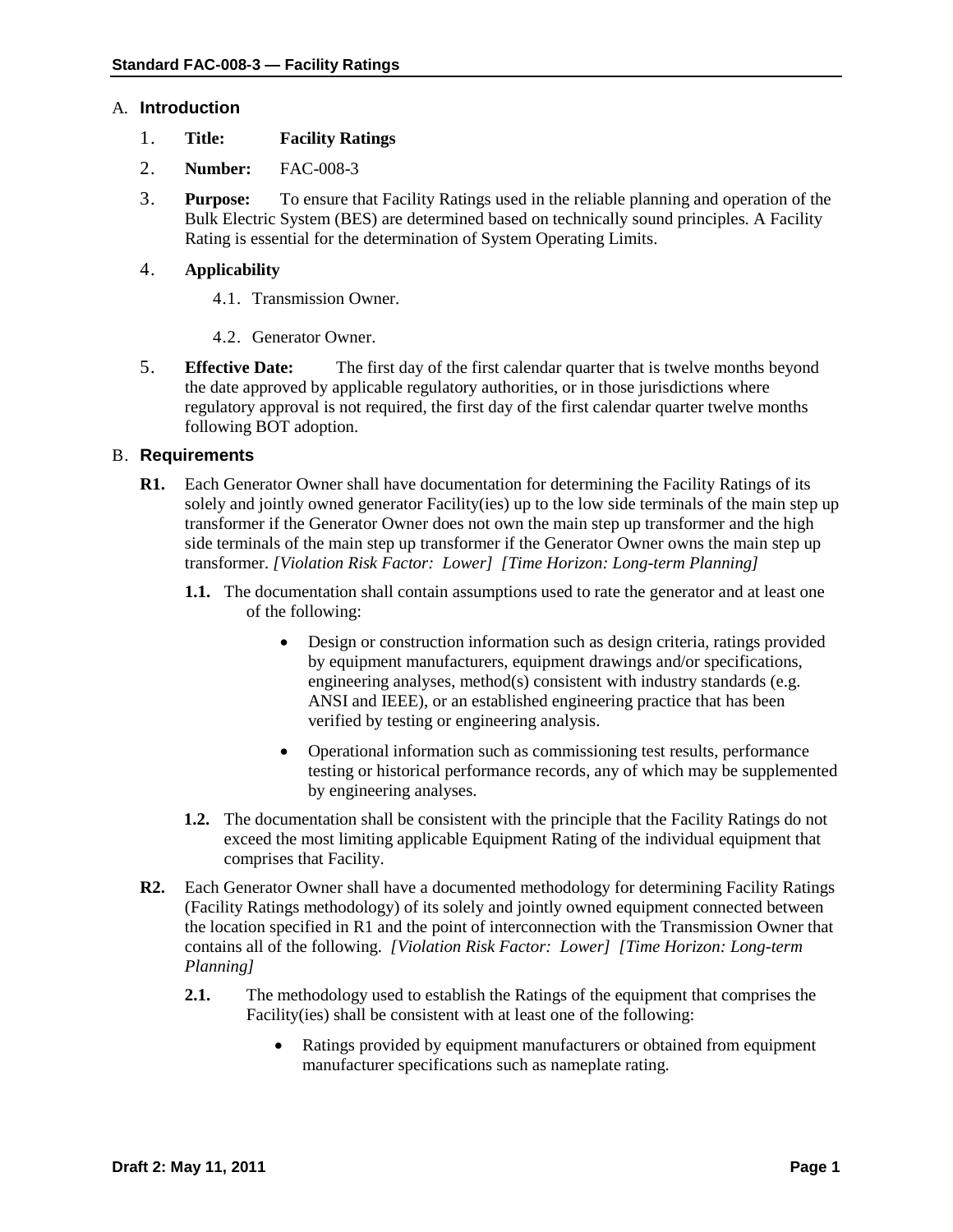- One or more industry standards developed through an open process such as Institute of Electrical and Electronic Engineers (IEEE) or International Council on Large Electric Systems (CIGRE).
- A practice that has been verified by testing, performance history or engineering analysis.
- **2.2.** The underlying assumptions, design criteria, and methods used to determine the Equipment Ratings identified in Requirement R2, Part 2.1 including identification of how each of the following were considered:
	- **2.2.1.** Equipment Rating standard(s) used in development of this methodology.
	- **2.2.2.** Ratings provided by equipment manufacturers or obtained from equipment manufacturer specifications.
	- **2.2.3.** Ambient conditions (for particular or average conditions or as they vary in real-time).
	- **2.2.4.** Operating limitations. [1](#page-1-0)
- **2.3.** A statement that a Facility Rating shall respect the most limiting applicable Equipment Rating of the individual equipment that comprises that Facility.
- **2.4.** The process by which the Rating of equipment that comprises a Facility is determined.
	- **2.4.1.** The scope of equipment addressed shall include, but not be limited to, conductors, transformers, relay protective devices, terminal equipment, and series and shunt compensation devices.
	- **2.4.2.** The scope of Ratings addressed shall include, as a minimum, both Normal and Emergency Ratings.
- **R3.** Each Transmission Owner shall have a documented methodology for determining Facility Ratings (Facility Ratings methodology) of its solely and jointly owned Facilities (except for those generating unit Facilities addressed in R1 and R2) that contains all of the following: *[Violation Risk Factor: Medium] [ Time Horizon: Long-term Planning]*
	- **3.1.** The methodology used to establish the Ratings of the equipment that comprises the Facility shall be consistent with at least one of the following:
		- Ratings provided by equipment manufacturers or obtained from equipment manufacturer specifications such as nameplate rating.
		- One or more industry standards developed through an open process such as Institute of Electrical and Electronics Engineers (IEEE) or International Council on Large Electric Systems (CIGRE).
		- A practice that has been verified by testing, performance history or engineering analysis.
	- **3.2.** The underlying assumptions, design criteria, and methods used to determine the Equipment Ratings identified in Requirement R3, Part 3.1 including identification of how each of the following were considered:
		- **3.2.1.** Equipment Rating standard(s) used in development of this methodology.

<span id="page-1-0"></span><sup>&</sup>lt;sup>1</sup> Such as temporary de-ratings of impaired equipment in accordance with good utility practice.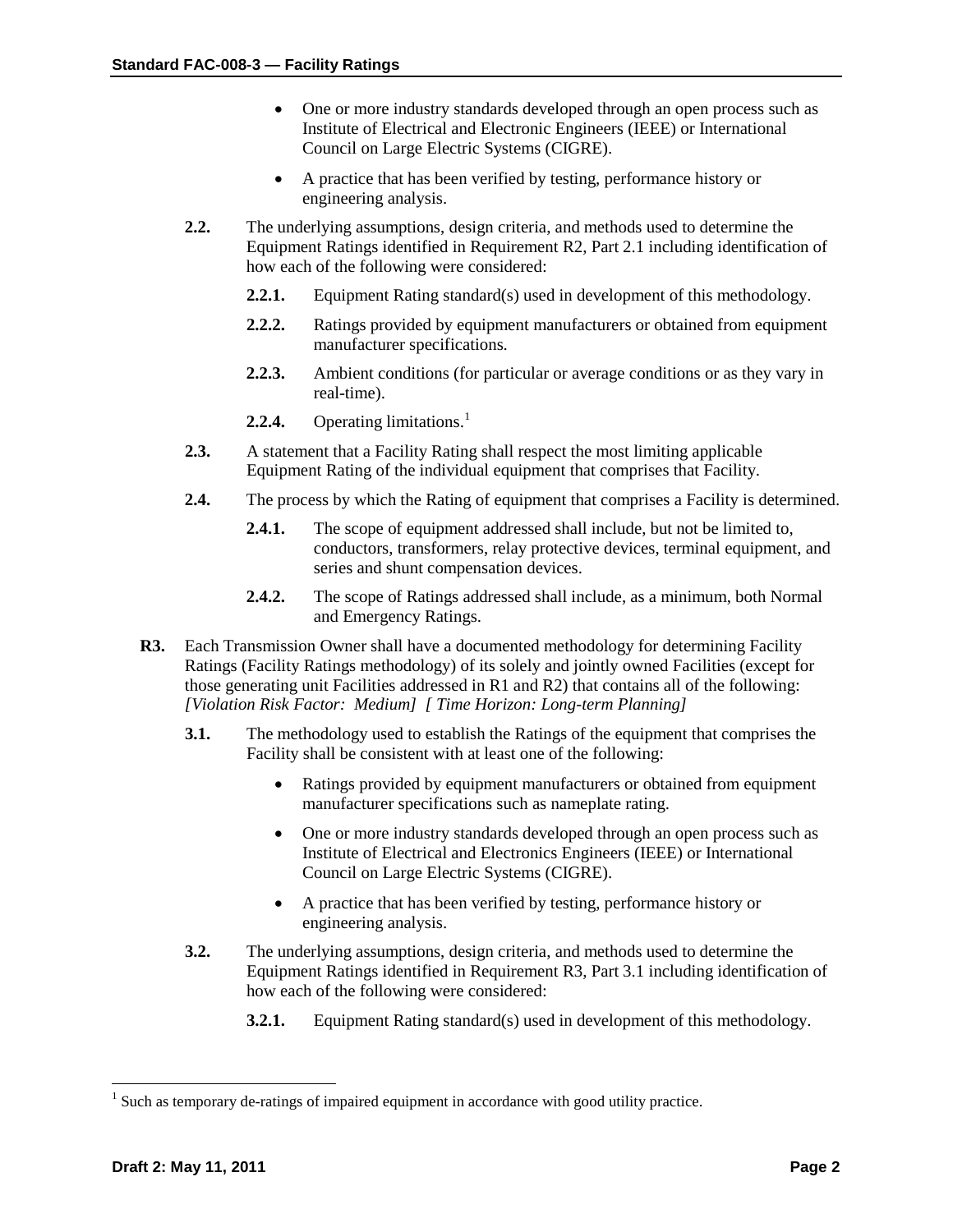- **3.2.2.** Ratings provided by equipment manufacturers or obtained from equipment manufacturer specifications.
- **3.2.3.** Ambient conditions (for particular or average conditions or as they vary in real-time).
- **3.2.4.** Operating limitations. [2](#page-2-0)
- **3.3.** A statement that a Facility Rating shall respect the most limiting applicable Equipment Rating of the individual equipment that comprises that Facility.
- **3.4.** The process by which the Rating of equipment that comprises a Facility is determined.
	- **3.4.1.** The scope of equipment addressed shall include, but not be limited to, transmission conductors, transformers, relay protective devices, terminal equipment, and series and shunt compensation devices.
	- **3.4.2.** The scope of Ratings addressed shall include, as a minimum, both Normal and Emergency Ratings.
- **R4.** Each Transmission Owner shall make its Facility Ratings methodology and each Generator Owner shall each make its documentation for determining its Facility Ratings and its Facility Ratings methodology available for inspection and technical review by those Reliability Coordinators, Transmission Operators, Transmission Planners and Planning Coordinators that have responsibility for the area in which the associated Facilities are located, within 21 calendar days of receipt of a request. *[Violation Risk Factor: Lower] [Time Horizon: Operations Planning]*
- **R5.** If a Reliability Coordinator, Transmission Operator, Transmission Planner or Planning Coordinator provides documented comments on its technical review of a Transmission Owner's Facility Ratings methodology or Generator Owner's documentation for determining its Facility Ratings and its Facility Rating methodology, the Transmission Owner or Generator Owner shall provide a response to that commenting entity within 45 calendar days of receipt of those comments. The response shall indicate whether a change will be made to the Facility Ratings methodology and, if no change will be made to that Facility Ratings methodology, the reason why. *[Violation Risk Factor: Lower] [Time Horizon: Operations Planning]*
- **R6.** Each Transmission Owner and Generator Owner shall have Facility Ratings for its solely and jointly owned Facilities that are consistent with the associated Facility Ratings methodology or documentation for determining its Facility Ratings. *[Violation Risk Factor: Medium] [Time Horizon: Operations Planning]*
- **R7.** Each Generator Owner shall provide Facility Ratings (for its solely and jointly owned Facilities that are existing Facilities, new Facilities, modifications to existing Facilities and re-ratings of existing Facilities) to its associated Reliability Coordinator(s), Planning Coordinator(s), Transmission Planner(s), Transmission Owner(s) and Transmission Operator(s) as scheduled by such requesting entities. *[Violation Risk Factor: Medium] [Time Horizon: Operations Planning]*
- **R8.** Each Transmission Owner (and each Generator Owner subject to Requirement R2) shall provide requested information as specified below (for its solely and jointly owned Facilities that are existing Facilities, new Facilities, modifications to existing Facilities and re-ratings of existing Facilities) to its associated Reliability Coordinator(s), Planning Coordinator(s), Transmission Planner(s), Transmission Owner(s) and Transmission Operator(s): *[Violation Risk Factor: Medium] [Time Horizon: Operations Planning]*

<span id="page-2-0"></span><sup>&</sup>lt;sup>2</sup> Such as temporary de-ratings of impaired equipment in accordance with good utility practice.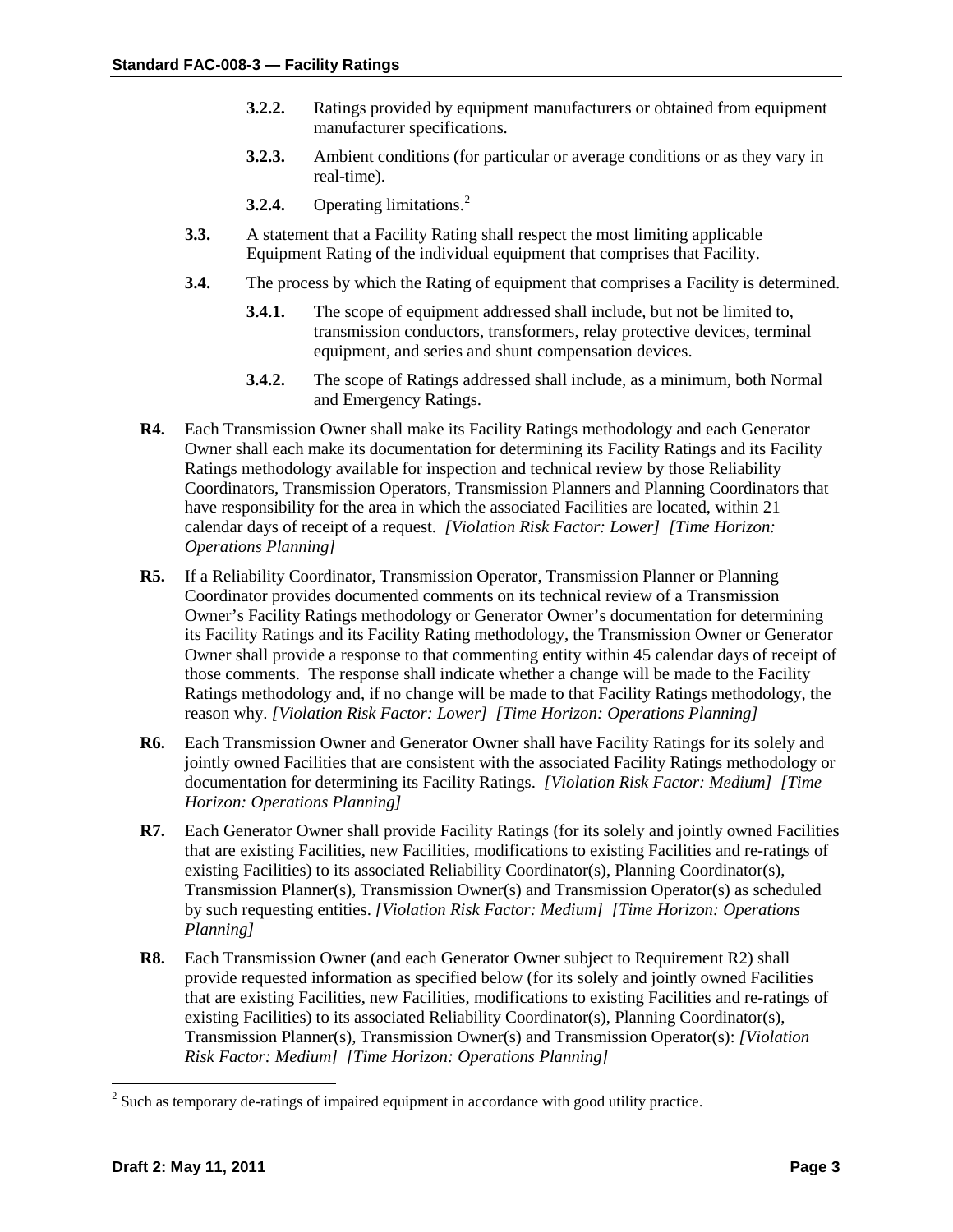- **8.1.** As scheduled by the requesting entities:
	- **8.1.1.** Facility Ratings
	- **8.1.2.** Identity of the most limiting equipment of the Facilities
- **8.2.** Within 30 calendar days (or a later date if specified by the requester), for any requested Facility with a Thermal Rating that limits the use of Facilities under the requester's authority by causing any of the following: 1) An Interconnection Reliability Operating Limit, 2) A limitation of Total Transfer Capability, 3) An impediment to generator deliverability, or 4) An impediment to service to a major load center:
	- **8.2.1.** Identity of the existing next most limiting equipment of the Facility
	- **8.2.2.** The Thermal Rating for the next most limiting equipment identified in Requirement R8, Part 8.2.1.

#### C. **Measures**

- **M1.** Each Generator Owner shall have documentation that shows how its Facility Ratings were determined as identified in Requirement 1.
- **M2.** Each Generator Owner shall have a documented Facility Ratings methodology that includes all of the items identified in Requirement 2, Parts 2.1 through 2.4.
- **M3.** Each Transmission Owner shall have a documented Facility Ratings methodology that includes all of the items identified in Requirement 3, Parts 3.1 through 3.4.
- **M4.** Each Transmission Owner shall have evidence, such as a copy of a dated electronic note, or other comparable evidence to show that it made its Facility Ratings methodology available for inspection within 21 calendar days of a request in accordance with Requirement 4. The Generator Owner shall have evidence, such as a copy of a dated electronic note, or other comparable evidence to show that it made its documentation for determining its Facility Ratings or its Facility Ratings methodology available for inspection within 21 calendar days of a request in accordance with Requirement R4.
- **M5.** If the Reliability Coordinator, Transmission Operator, Transmission Planner or Planning Coordinator provides documented comments on its technical review of a Transmission Owner's or Generator Owner's Facility Ratings methodology or a Generator Owner's documentation for determining its Facility Ratings, the Transmission Owner or Generator Owner shall have evidence, (such as a copy of a dated electronic or hard copy note, or other comparable evidence from the Transmission Owner or Generator Owner addressed to the commenter that includes the response to the comment,) that it provided a response to that commenting entity in accordance with Requirement R5.
- **M6.** Each Transmission Owner and Generator Owner shall have evidence to show that its Facility Ratings are consistent with the documentation for determining its Facility Ratings as specified in Requirement R1 or consistent with its Facility Ratings methodology as specified in Requirements R2 and R3 (Requirement R6).
- **M7.** Each Generator Owner shall have evidence, such as a copy of a dated electronic note, or other comparable evidence to show that it provided its Facility Ratings to its associated Reliability Coordinator(s), Planning Coordinator(s), Transmission Planner(s), Transmission Owner(s) and Transmission Operator(s) in accordance with Requirement R7.
- **M8.** Each Transmission Owner (and Generator Owner subject to Requirement R2) shall have evidence, such as a copy of a dated electronic note, or other comparable evidence to show that it provided its Facility Ratings and identity of limiting equipment to its associated Reliability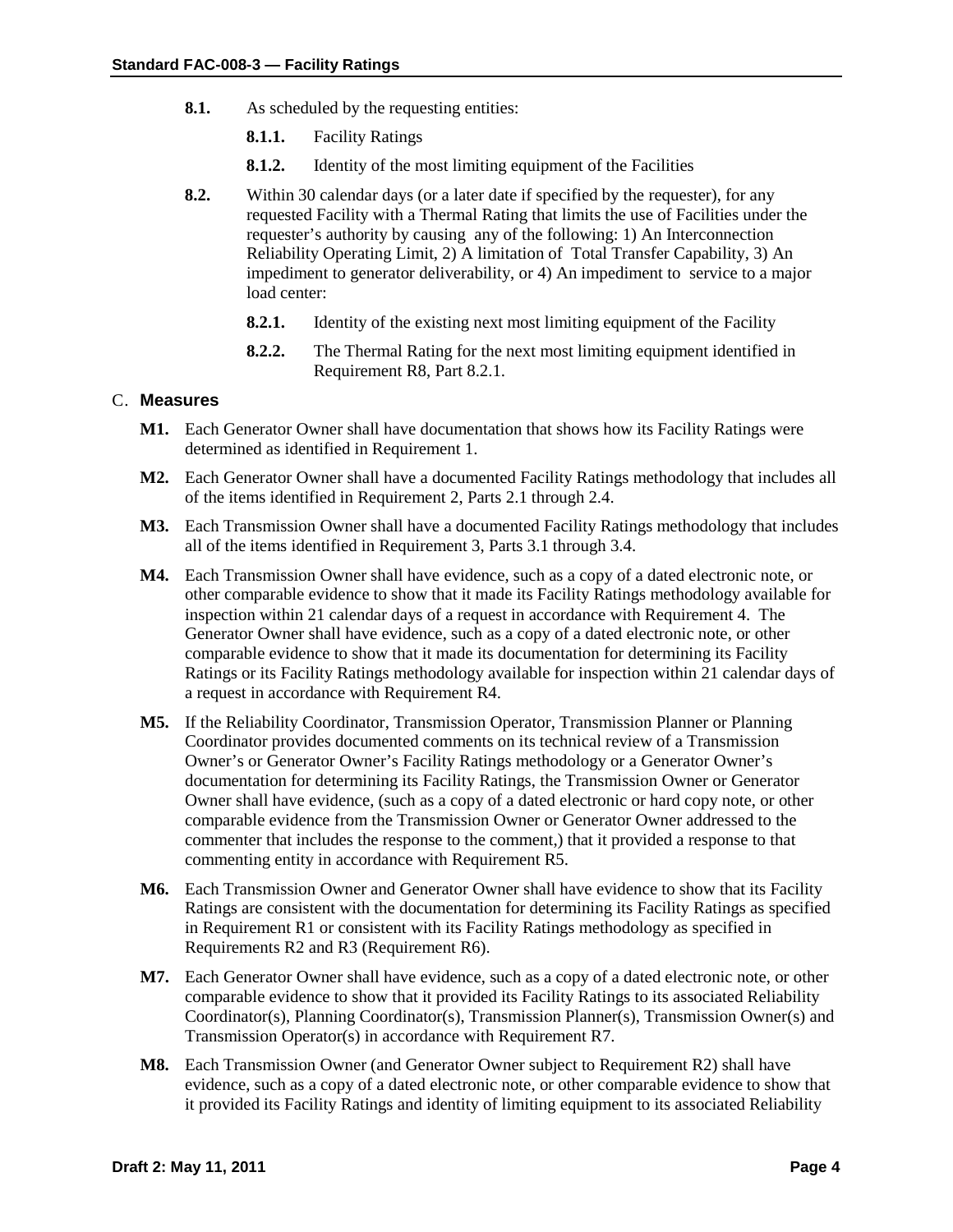Coordinator(s), Planning Coordinator(s), Transmission Planner(s), Transmission Owner(s) and Transmission Operator(s) in accordance with Requirement R8.

#### D. **Compliance**

1. Compliance Monitoring Process

## 1.1. **Compliance Enforcement Authority**

Regional Entity

## 1.2. **Compliance Monitoring and Enforcement Processes:**

- Self-Certifications
- Spot Checking
- Compliance Audits
- Self-Reporting
- Compliance Violation Investigations
- Complaints

#### 1.3. **Data Retention**

The Generator Owner shall keep its current documentation (for R1) and any modifications to the documentation that were in force since last compliance audit period for Measure M1 and Measure M6.

The Generator Owner shall keep its current, in force Facility Ratings methodology (for R2) and any modifications to the methodology that were in force since last compliance audit period for Measure M2 and Measure M6.

The Transmission Owner shall keep its current, in force Facility Ratings methodology (for R3) and any modifications to the methodology that were in force since the last compliance audit for Measure M3 and Measure M6.

The Transmission Owner and Generator Owner shall keep its current, in force Facility Ratings and any changes to those ratings for three calendar years for Measure M6.

The Generator Owner and Transmission Owner shall each keep evidence for Measure M4, and Measure M5, for three calendar years.

The Generator Owner shall keep evidence for Measure M7 for three calendar years.

The Transmission Owner (and Generator Owner that is subject to Requirement R2) shall keep evidence for Measure M8 for three calendar years.

If a Generator Owner or Transmission Owner is found non-compliant, it shall keep information related to the non-compliance until found compliant.

The Compliance Enforcement Authority shall keep the last audit and all subsequent compliance records.

#### 1.4. **Additional Compliance Information**

None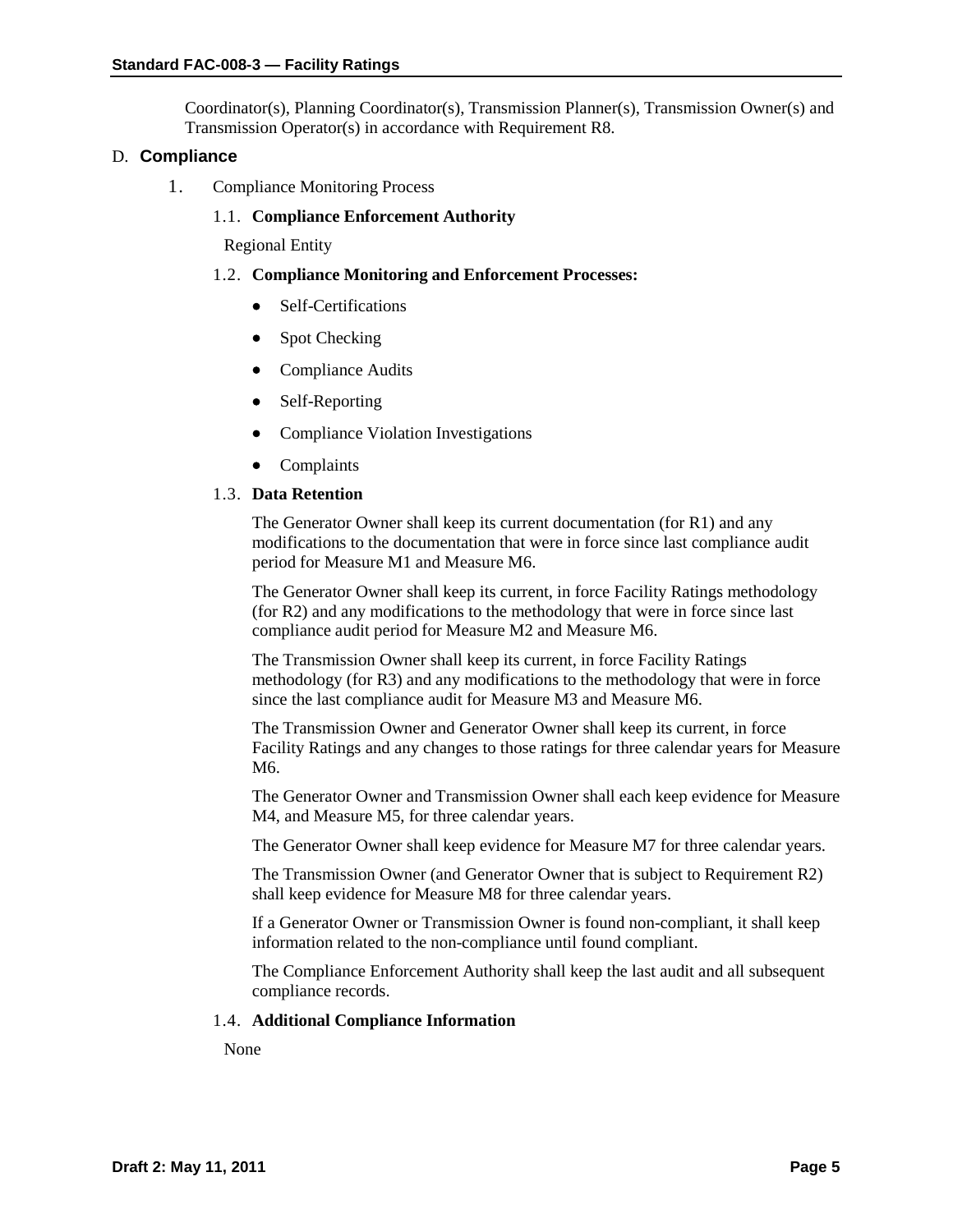# **Violation Severity Levels**

| R#             | <b>Lower VSL</b>                                                                                                                                                                                                                             | <b>Moderate VSL</b>                                                                                                                                                                                  | <b>High VSL</b>                                                                                                                                                                                                                                                                                                                                     | <b>Severe VSL</b>                                                                                                                                                                                                                                                                                                                                                                                                                                                 |
|----------------|----------------------------------------------------------------------------------------------------------------------------------------------------------------------------------------------------------------------------------------------|------------------------------------------------------------------------------------------------------------------------------------------------------------------------------------------------------|-----------------------------------------------------------------------------------------------------------------------------------------------------------------------------------------------------------------------------------------------------------------------------------------------------------------------------------------------------|-------------------------------------------------------------------------------------------------------------------------------------------------------------------------------------------------------------------------------------------------------------------------------------------------------------------------------------------------------------------------------------------------------------------------------------------------------------------|
| R1             | N/A                                                                                                                                                                                                                                          | The Generator Owner's<br>$\bullet$<br><b>Facility Rating documentation</b><br>did not address Requirement<br>R1, Part 1.1.                                                                           | The Generator Owner's Facility<br>Rating documentation did not<br>address Requirement R1, Part 1.2.                                                                                                                                                                                                                                                 | The Generator Owner failed to<br>provide documentation for<br>determining its Facility Ratings.                                                                                                                                                                                                                                                                                                                                                                   |
| R2             | The Generator Owner failed to<br>include in its Facility Rating<br>methodology one of the following<br>Parts of Requirement R2:<br>2.1.<br>$\bullet$<br>2.2.1<br>$\bullet$<br>2.2.2<br>$\bullet$<br>2.2.3<br>$\bullet$<br>2.2.4<br>$\bullet$ | The Generator Owner failed to<br>include in its Facility Rating<br>methodology two of the following<br>Parts of Requirement R2:<br>2.1<br>$\bullet$<br>2.2.1<br>$\bullet$<br>2.2.2<br>2.2.3<br>2.2.4 | The Generator Owner's Facility<br>Rating methodology did not<br>address all the components of<br>Requirement R2, Part 2.4.<br><b>OR</b><br>The Generator Owner failed to<br>include in its Facility Rating<br>Methodology, three of the<br>following Parts of Requirement R2:<br>2.1.<br>$\bullet$<br>2.2.1<br>$\bullet$<br>2.2.2<br>2.2.3<br>2.2.4 | The Generator Owner's Facility<br>Rating methodology failed to<br>recognize a facility's rating based<br>on the most limiting component<br>rating as required in Requirement<br>R <sub>2</sub> , Part 2.3<br><b>OR</b><br>The Generator Owner failed to<br>include in its Facility Rating<br>Methodology four or more of the<br>following Parts of Requirement R2:<br>2.1<br>$\bullet$<br>2.2.1<br>$\bullet$<br>2.2.2<br>2.2.3<br>$\bullet$<br>2.2.4<br>$\bullet$ |
| R <sub>3</sub> | The Transmission Owner failed to<br>include in its Facility Rating<br>methodology one of the following<br>Parts of Requirement R3:<br>3.1<br>$\bullet$<br>3.2.1<br>$\bullet$                                                                 | The Transmission Owner failed to<br>include in its Facility Rating<br>methodology two of the following<br>Parts of Requirement R3:<br>3.1<br>$\bullet$<br>3.2.1                                      | The Transmission Owner's Facility<br>Rating methodology did not<br>address either of the following<br>Parts of Requirement R3:<br>3.4.1<br>3.4.2                                                                                                                                                                                                    | The Transmission Owner's Facility<br>Rating methodology failed to<br>recognize a Facility's rating based<br>on the most limiting component<br>rating as required in Requirement<br>R3, Part 3.3<br><b>OR</b>                                                                                                                                                                                                                                                      |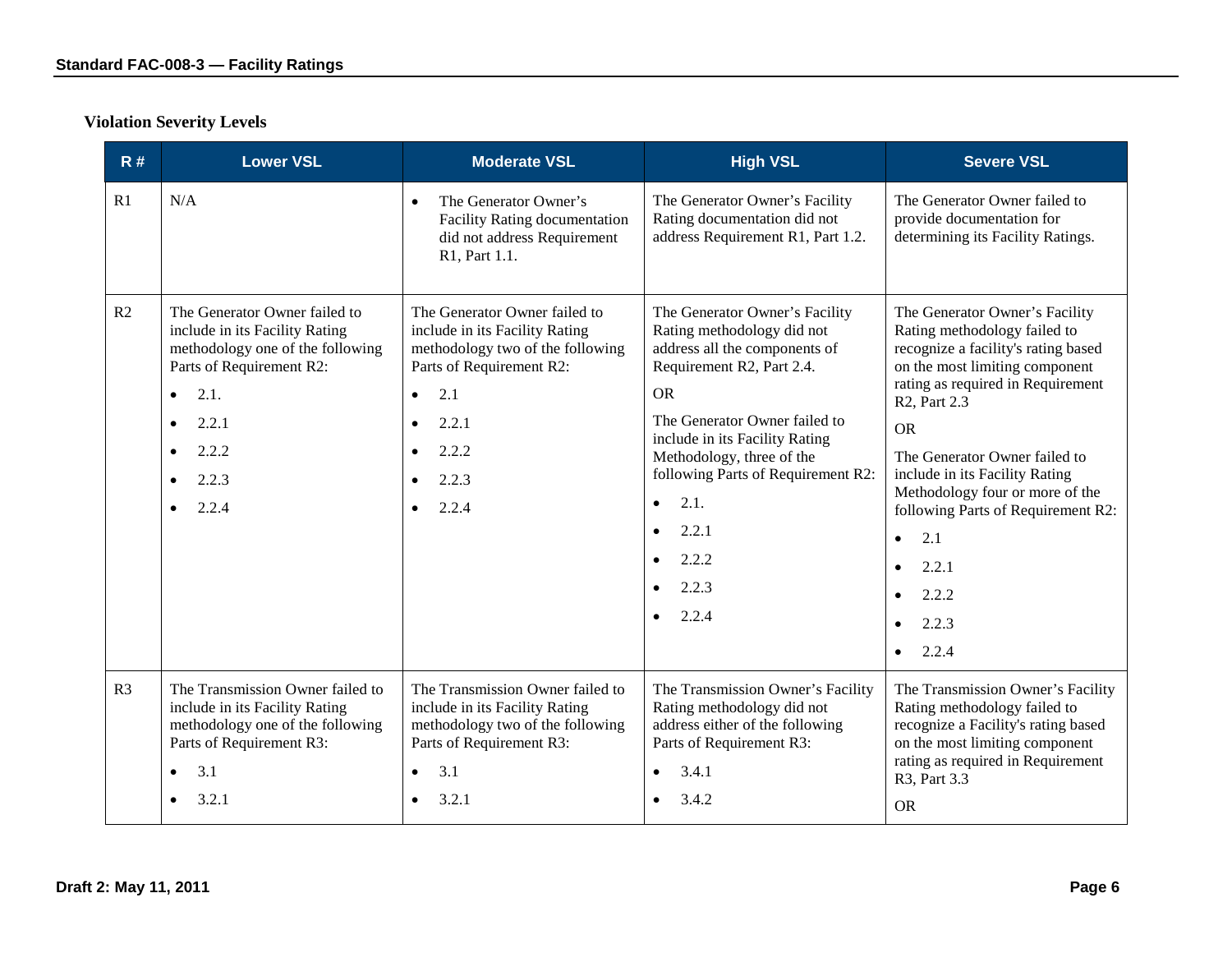| R#             | <b>Lower VSL</b>                                                                                                                                                                                                             | <b>Moderate VSL</b>                                                                                                                                                                                                                                                                                                      | <b>High VSL</b>                                                                                                                                                                                                                   | <b>Severe VSL</b>                                                                                                                                                                       |
|----------------|------------------------------------------------------------------------------------------------------------------------------------------------------------------------------------------------------------------------------|--------------------------------------------------------------------------------------------------------------------------------------------------------------------------------------------------------------------------------------------------------------------------------------------------------------------------|-----------------------------------------------------------------------------------------------------------------------------------------------------------------------------------------------------------------------------------|-----------------------------------------------------------------------------------------------------------------------------------------------------------------------------------------|
|                | 3.2.2<br>$\bullet$<br>3.2.3<br>$\bullet$<br>3.2.4<br>$\bullet$                                                                                                                                                               | 3.2.2<br>$\bullet$<br>3.2.3<br>3.2.4                                                                                                                                                                                                                                                                                     | <b>OR</b><br>The Transmission Owner failed to<br>include in its Facility Rating<br>methodology three of the following<br>Parts of Requirement R3:<br>3.1<br>$\bullet$                                                             | The Transmission Owner failed to<br>include in its Facility Rating<br>methodology four or more of the<br>following Parts of Requirement R3:<br>3.1<br>$\bullet$                         |
|                |                                                                                                                                                                                                                              |                                                                                                                                                                                                                                                                                                                          | 3.2.1<br>$\bullet$                                                                                                                                                                                                                | 3.2.1<br>$\bullet$<br>3.2.2                                                                                                                                                             |
|                |                                                                                                                                                                                                                              |                                                                                                                                                                                                                                                                                                                          | 3.2.2<br>$\bullet$                                                                                                                                                                                                                | 3.2.3                                                                                                                                                                                   |
|                |                                                                                                                                                                                                                              |                                                                                                                                                                                                                                                                                                                          | 3.2.3<br>$\bullet$<br>3.2.4<br>$\bullet$                                                                                                                                                                                          | 3.2.4                                                                                                                                                                                   |
| R4             | The responsible entity made its<br>Facility Ratings methodology or<br><b>Facility Ratings documentation</b><br>available within more than 21<br>calendar days but less than or equal<br>to 31 calendar days after a request. | The responsible entity made its<br>Facility Ratings methodology or<br><b>Facility Ratings documentation</b><br>available within more than 31<br>calendar days but less than or equal<br>to 41 calendar days after a request.                                                                                             | The responsible entity made its<br>Facility Rating methodology or<br><b>Facility Ratings documentation</b><br>available within more than 41<br>calendar days but less than or equal<br>to 51 calendar days after a request.       | The responsible entity failed to<br>make its Facility Ratings<br>methodology or Facility Ratings<br>documentation available in more<br>than 51 calendar days after a<br>request. $(R3)$ |
| R <sub>5</sub> | The responsible entity provided a<br>response in more than 45 calendar<br>days but less than or equal to 60<br>calendar days after a request. (R5)                                                                           | The responsible entity provided a<br>The responsible entity provided a<br>response in more than 60 calendar<br>response in more than 70 calendar<br>days but less than or equal to 70<br>days but less than or equal to 80<br>calendar days after a request.<br>calendar days after a request.<br><b>OR</b><br><b>OR</b> |                                                                                                                                                                                                                                   | The responsible entity failed to<br>provide a response as required in<br>more than 80 calendar days after<br>the comments were received. (R5)                                           |
|                |                                                                                                                                                                                                                              | The responsible entity provided a<br>response within 45 calendar days,<br>and the response indicated that a<br>change will not be made to the<br>Facility Ratings methodology or<br>Facility Ratings documentation but<br>did not indicate why no change will<br>be made. $(R5)$                                         | The responsible entity provided a<br>response within 45 calendar days,<br>but the response did not indicate<br>whether a change will be made to<br>the Facility Ratings methodology or<br>Facility Ratings documentation.<br>(R5) |                                                                                                                                                                                         |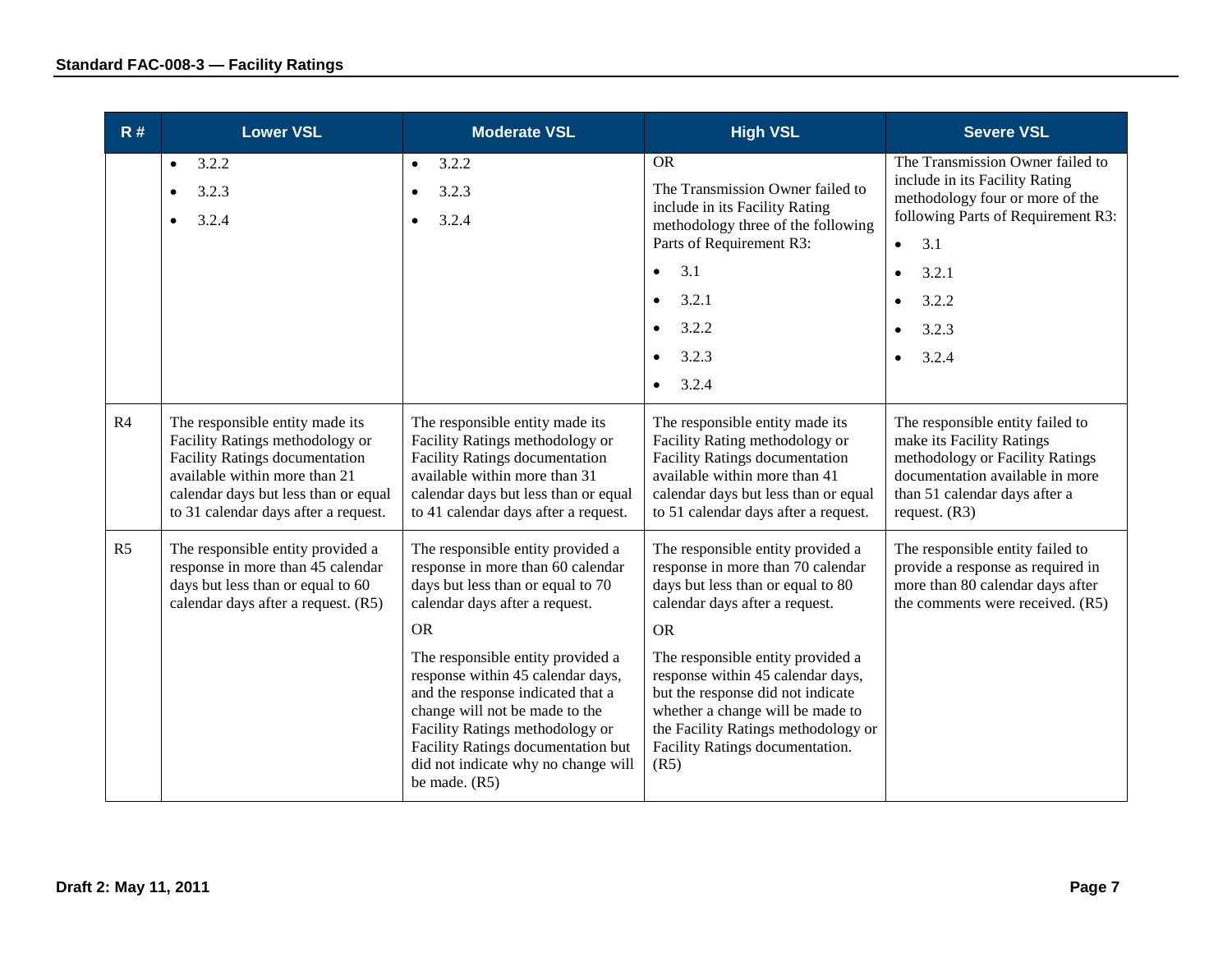| R#             | <b>Lower VSL</b>                                                                                                                                                                                                                                                                                                                                                                                                                                      | <b>Moderate VSL</b>                                                                                                                                                                                                                                                                                                                                                                                                                               | <b>High VSL</b>                                                                                                                                                                                                                                                                                                                                                                                                                                   | <b>Severe VSL</b>                                                                                                                                                                                                                                                                                                                                                                                                                                                             |
|----------------|-------------------------------------------------------------------------------------------------------------------------------------------------------------------------------------------------------------------------------------------------------------------------------------------------------------------------------------------------------------------------------------------------------------------------------------------------------|---------------------------------------------------------------------------------------------------------------------------------------------------------------------------------------------------------------------------------------------------------------------------------------------------------------------------------------------------------------------------------------------------------------------------------------------------|---------------------------------------------------------------------------------------------------------------------------------------------------------------------------------------------------------------------------------------------------------------------------------------------------------------------------------------------------------------------------------------------------------------------------------------------------|-------------------------------------------------------------------------------------------------------------------------------------------------------------------------------------------------------------------------------------------------------------------------------------------------------------------------------------------------------------------------------------------------------------------------------------------------------------------------------|
| R <sub>6</sub> | The responsible entity failed to<br>establish Facility Ratings consistent<br>with the associated Facility Ratings<br>methodology or documentation for<br>determining the Facility Ratings for<br>5% or less of its solely owned and<br>jointly owned Facilities. (R6)                                                                                                                                                                                 | The responsible entity failed to<br>establish Facility Ratings consistent<br>with the associated Facility Ratings<br>methodology or documentation for<br>determining the Facility Ratings for<br>more than 5% or more, but less<br>than up to (and including) 10% of<br>its solely owned and jointly owned<br>Facilities. (R6)                                                                                                                    | The responsible entity failed to<br>establish Facility Ratings consistent<br>with the associated Facility Ratings<br>methodology or documentation for<br>determining the Facility Ratings for<br>more than 10% up to (and<br>including) 15% of its solely owned<br>and jointly owned Facilities. (R6)                                                                                                                                             | The responsible entity failed to<br>establish Facility Ratings consistent<br>with the associated Facility Ratings<br>methodology or documentation for<br>determining the Facility Ratings for<br>more than 15% of its solely owned<br>and jointly owned Facilities. (R6)                                                                                                                                                                                                      |
| R7             | The Generator Owner provided its<br>Facility Ratings to all of the<br>requesting entities but missed<br>meeting the schedules by up to and<br>including 15 calendar days.                                                                                                                                                                                                                                                                             | The Generator Owner provided its<br>Facility Ratings to all of the<br>requesting entities but missed<br>meeting the schedules by more than<br>15 calendar days but less than or<br>equal to 25 calendar days.                                                                                                                                                                                                                                     | The Generator Owner provided its<br>Facility Ratings to all of the<br>requesting entities but missed<br>meeting the schedules by more than<br>25 calendar days but less than or<br>equal to 35 calendar days.                                                                                                                                                                                                                                     | The Generator Owner provided its<br>Facility Ratings to all of the<br>requesting entities but missed<br>meeting the schedules by more than<br>35 calendar days.<br><b>OR</b><br>The Generator Owner failed to<br>provide its Facility Ratings to the<br>requesting entities.                                                                                                                                                                                                  |
| R8             | The responsible entity provided its<br>Facility Ratings to all of the<br>requesting entities but missed<br>meeting the schedules by up to and<br>including 15 calendar days. (R8,<br>Part 8.1)<br><b>OR</b><br>The responsible entity provided less<br>than 100%, but not less than or<br>equal to 95% of the required Rating<br>information to all of the requesting<br>entities. (R8, Part 8.1)<br><b>OR</b><br>The responsible entity provided the | The responsible entity provided its<br>Facility Ratings to all of the<br>requesting entities but missed<br>meeting the schedules by more than<br>15 calendar days but less than or<br>equal to 25 calendar days. (R8, Part<br>8.1)<br><b>OR</b><br>The responsible entity provided less<br>than 95%, but not less than or equal<br>to 90% of the required Rating<br>information to all of the requesting<br>entities. (R8, Part 8.1)<br><b>OR</b> | The responsible entity provided its<br>Facility Ratings to all of the<br>requesting entities but missed<br>meeting the schedules by more than<br>25 calendar days but less than or<br>equal to 35 calendar days. (R8, Part<br>8.1)<br><b>OR</b><br>The responsible entity provided less<br>than 90%, but not less than or equal<br>to 85% of the required Rating<br>information to all of the requesting<br>entities. (R8, Part 8.1)<br><b>OR</b> | The responsible entity provided its<br>Facility Ratings to all of the<br>requesting entities but missed<br>meeting the schedules by more than<br>35 calendar days. (R8, Part 8.1)<br><b>OR</b><br>The responsible entity provided less<br>than 85% of the required Rating<br>information to all of the requesting<br>entities. (R8, Part 8.1)<br><b>OR</b><br>The responsible entity provided the<br>required Rating information to the<br>requesting entity, but did so more |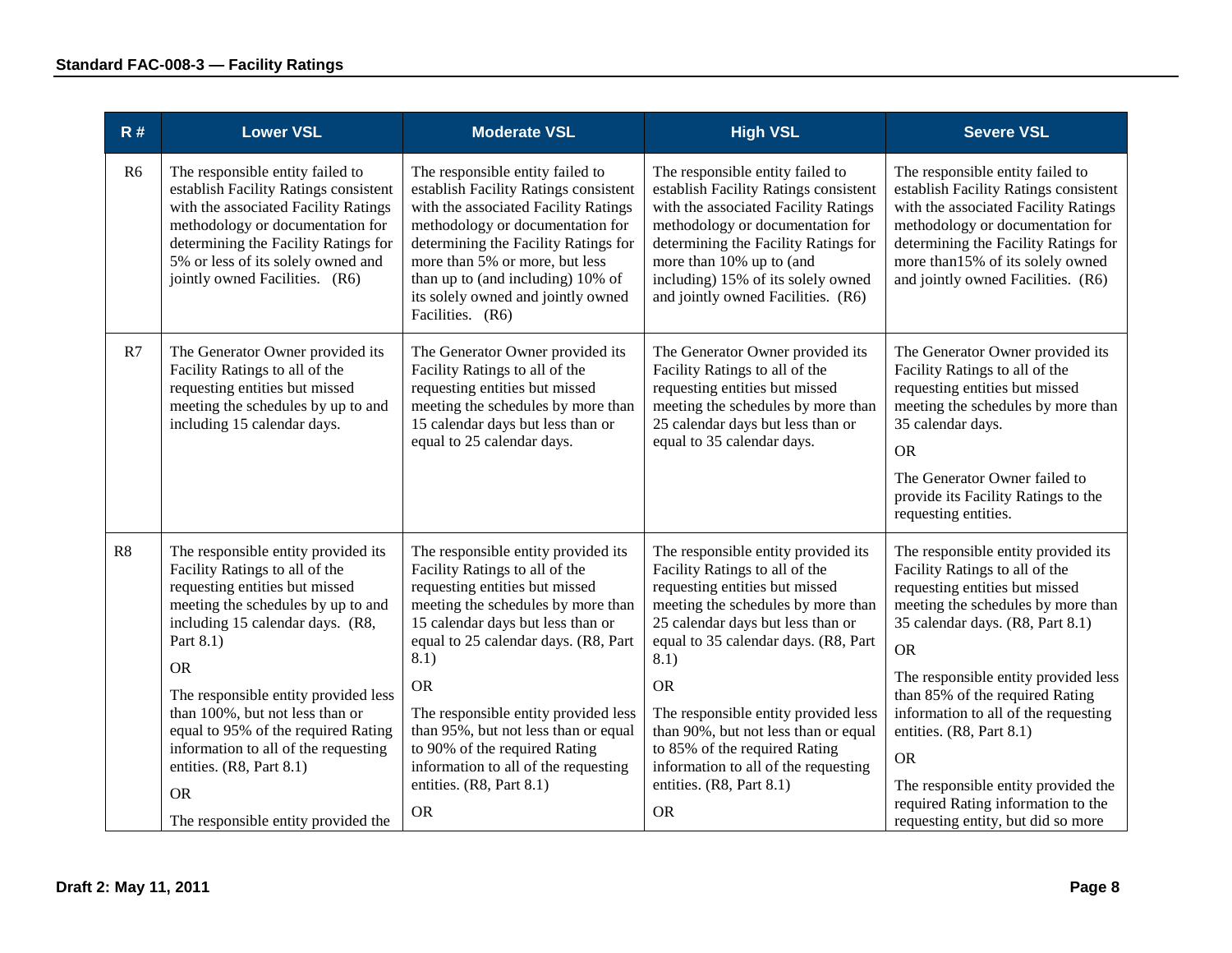| R# | <b>Lower VSL</b>                                                                                                                                                                                                                                                                                                                                 | <b>Moderate VSL</b>                                                                                                                                                                                                                                                                                                                                                                                | <b>High VSL</b>                                                                                                                                                                                                                                                                                                                                                                                        | <b>Severe VSL</b>                                                                                                                                                                                                                                                                                                                  |
|----|--------------------------------------------------------------------------------------------------------------------------------------------------------------------------------------------------------------------------------------------------------------------------------------------------------------------------------------------------|----------------------------------------------------------------------------------------------------------------------------------------------------------------------------------------------------------------------------------------------------------------------------------------------------------------------------------------------------------------------------------------------------|--------------------------------------------------------------------------------------------------------------------------------------------------------------------------------------------------------------------------------------------------------------------------------------------------------------------------------------------------------------------------------------------------------|------------------------------------------------------------------------------------------------------------------------------------------------------------------------------------------------------------------------------------------------------------------------------------------------------------------------------------|
|    | required Rating information to the<br>requesting entity, but the<br>information was provided up to and<br>including 15 calendar days late.<br>(R8, Part 8.2)<br>OR.<br>The responsible entity provided less<br>than 100%, but not less than or<br>equal to 95% of the required Rating<br>information to the requesting entity.<br>(R8, Part 8.2) | The responsible entity provided the<br>required Rating information to the<br>requesting entity, but did so more<br>15 calendar days but less than or<br>equal to 25 calendar days late. (R8,<br>Part 8.2)<br><b>OR</b><br>The responsible entity provided less<br>than 95%, but not less than or equal<br>to 90% of the required Rating<br>information to the requesting entity.<br>(R8, Part 8.2) | The responsible entity provided the<br>required Rating information to the<br>requesting entity, but did so more<br>than 25 calendar days but less than<br>or equal to 35 calendar days late.<br>(R8, Part 8.2)<br><b>OR</b><br>The responsible entity provided less<br>than 90%, but no less than or equal<br>to 85% of the required Rating<br>information to the requesting entity.<br>(R8, Part 8.2) | than 35 calendar days late. (R8,<br>Part 8.2)<br><b>OR</b><br>The responsible entity provided less<br>than 85 % of the required Rating<br>information to the requesting entity.<br>(R8, Part 8.2)<br><b>OR</b><br>The responsible entity failed to<br>provide its Rating information to<br>the requesting entity. $(R8, Part 8.1)$ |